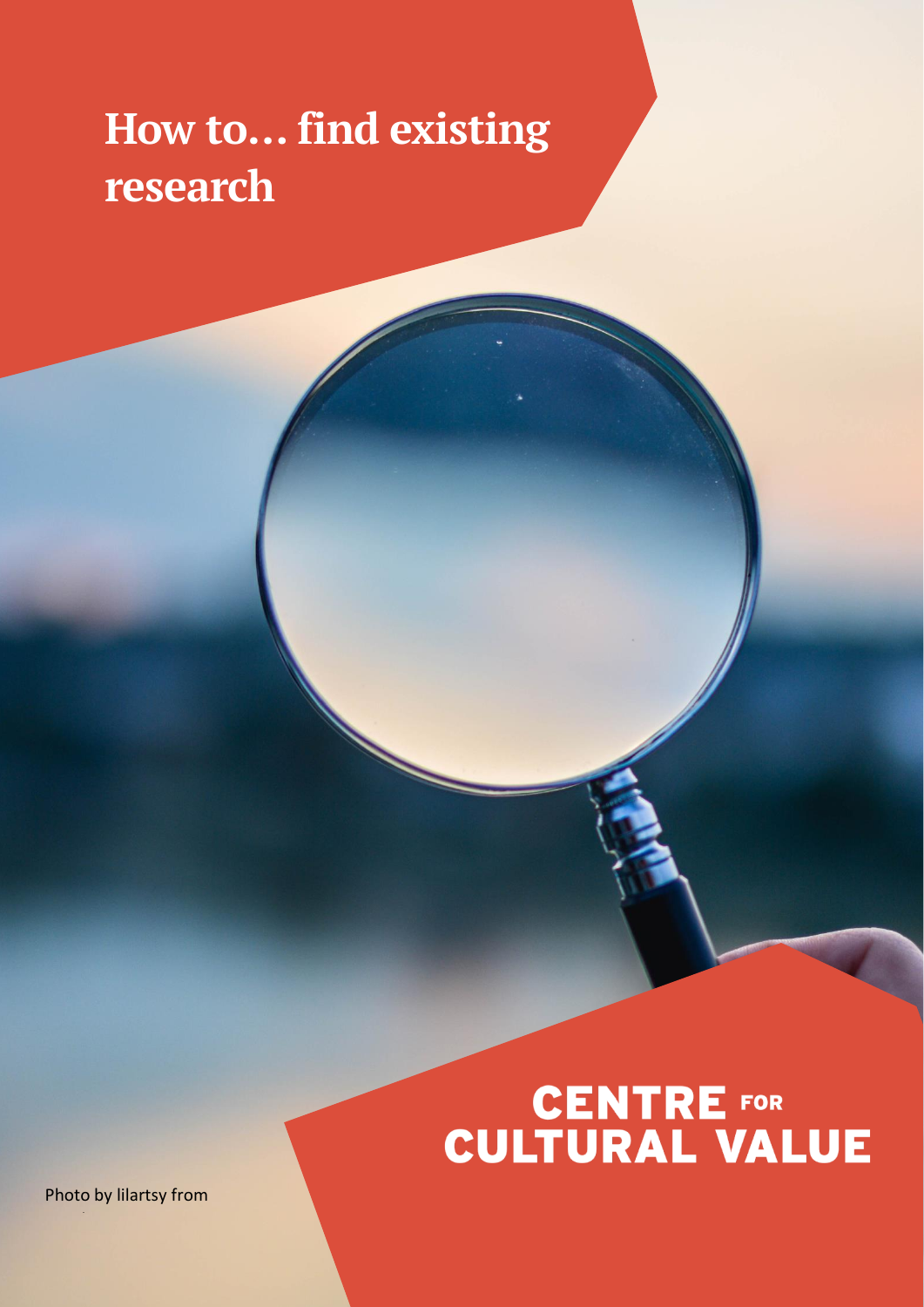Have you found you can't access potentially useful research because it's behind a paywall? Or that reading the abstract or description of articles doesn't always help you understand whether the research is relevant?

If the answer is yes to any of these questions, this 'How to…' guide can help. Here we'll talk you through how to identify and access research relevant to your project.

## Why is it important to understand what research is already out there?

Reviewing literature is a common exercise undertaken by researchers, and an important part of building knowledge in a given field. Looking at the research literature that is already out there can help you or your organisation build a picture of the area you are interested in, and foster opportunities to develop new and exciting research.

By exploring what has come before, you can avoid doing unnecessary research. You can also build stronger justification for the novelty of your proposed research (i.e. I'm the first to do this), or showcase areas that need further research to strengthen the evidence base (i.e. I can address this gap in research). It can also help to scope who is working within the field. This can open up opportunities for discussion and even research collaborations.

### Before you search…

The first thing to note is the expansive nature of literature. There is so much out there, from academic sources to consultancy reports, that it can be difficult to wade through without some guidance.

Here are a few steps to walk through before you scope out the literature.

#### 1. Develop some questions you want to find answers to

When approaching the literature, you want to have some questions in mind that you are looking for the answers to. This will help you find the most relevant research and help you avoid going down a literature rabbit hole. You might find our How to Guide on developing [research questions](https://www.culturehive.co.uk/CVIresources/how-to-develop-a-research-question/) a helpful place to start.

Here's an example. In the context of my PhD research, I was interested in reviewing the literature surrounding the uses of music for people living with dementia. There were already reviews that focussed on behavioural and psychological 'symptoms' of dementia but none that had considered what was meaningful to people living with dementia themselves. So, the question I developed to explore the literature was:

What are the experiences of people living with dementia when they take part in musicrelated activities?

The experiences part of my question narrows the focus to qualitative literature because quantitative literature is not able to illuminate personal experiences as easily. My population is people living with dementia and I was specifically interested in music-related activities.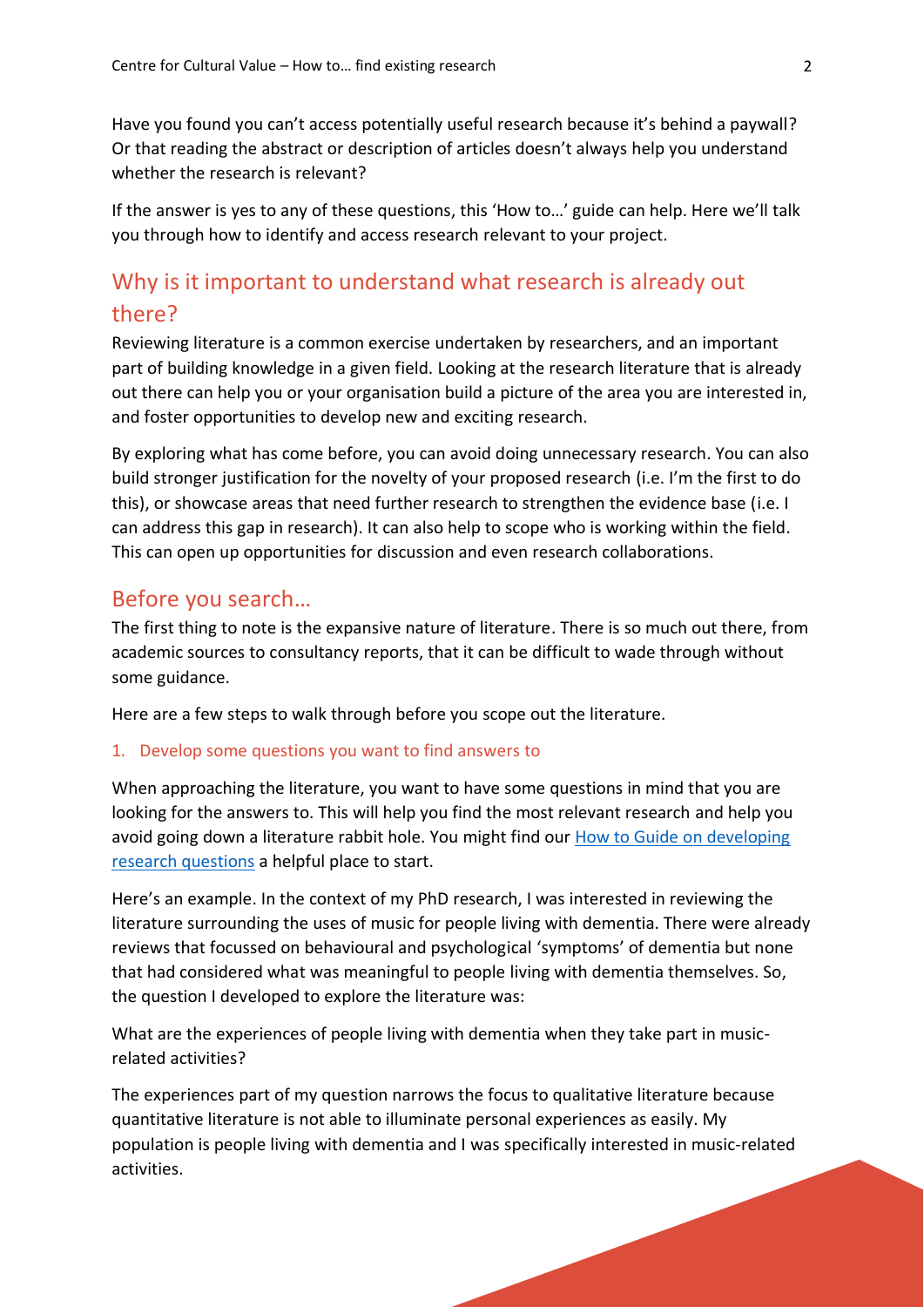#### 2. Develop key words that are specific to your topic area

Now that you've landed on your question, you can start to develop key words that will help you to identify literature that falls within the area you're interested in. You need to make sure that you break down key words that are too broad (i.e., arts) to something more specific (i.e., visual art). Here's an example of how I broke the key words down in my review.

| Focus                       | Key words                                           |
|-----------------------------|-----------------------------------------------------|
| People living with dementia | Dementia; Alzheimer's                               |
| <b>Music</b>                | Music; musicking; music therapy; singing; preferred |
|                             | listening                                           |
| Qualitative methods         | Qualitative; mixed methods; interview; focus group; |
|                             | observation                                         |

Then use combinations of your search terms to input into search engines, databases and journal search bars, for example. And of course, if you have a link to a library this is often the best place to start.

#### Where to look…

Now you have your questions and key words, it's time to do some searching. There's a number of ways to search for literature. Here we talk you through some of the key routes.

#### Research repositories

The table below provide some examples of online repositories which can be searched to identify both peer reviewed and non-academic literature. It is by no means extensive and you may come across others

| University repositories                              | Sector repositories                                                                           | Topic specific repositories                               |
|------------------------------------------------------|-----------------------------------------------------------------------------------------------|-----------------------------------------------------------|
| <b>White Rose Research Online</b>                    | <b>Arts Council England's Research</b><br>Library                                             | <b>Repository for Arts and</b><br><b>Health Resources</b> |
| University of Liverpool Repository                   | <b>National Museums Scotland</b><br><b>Research Repository</b>                                |                                                           |
| <b>Queen Margaret University Repository</b>          | <b>Shared Research Repository for</b><br><b>Cultural and Heritage</b><br><b>Organisations</b> |                                                           |
| The University of Sheffield's Research<br>Repository |                                                                                               |                                                           |

Examples of research repositories

Most universities will have their own research repository which gives access to preprints or open access articles. University repositories are also a great place to find student dissertations or theses which may not have been written up into publications yet.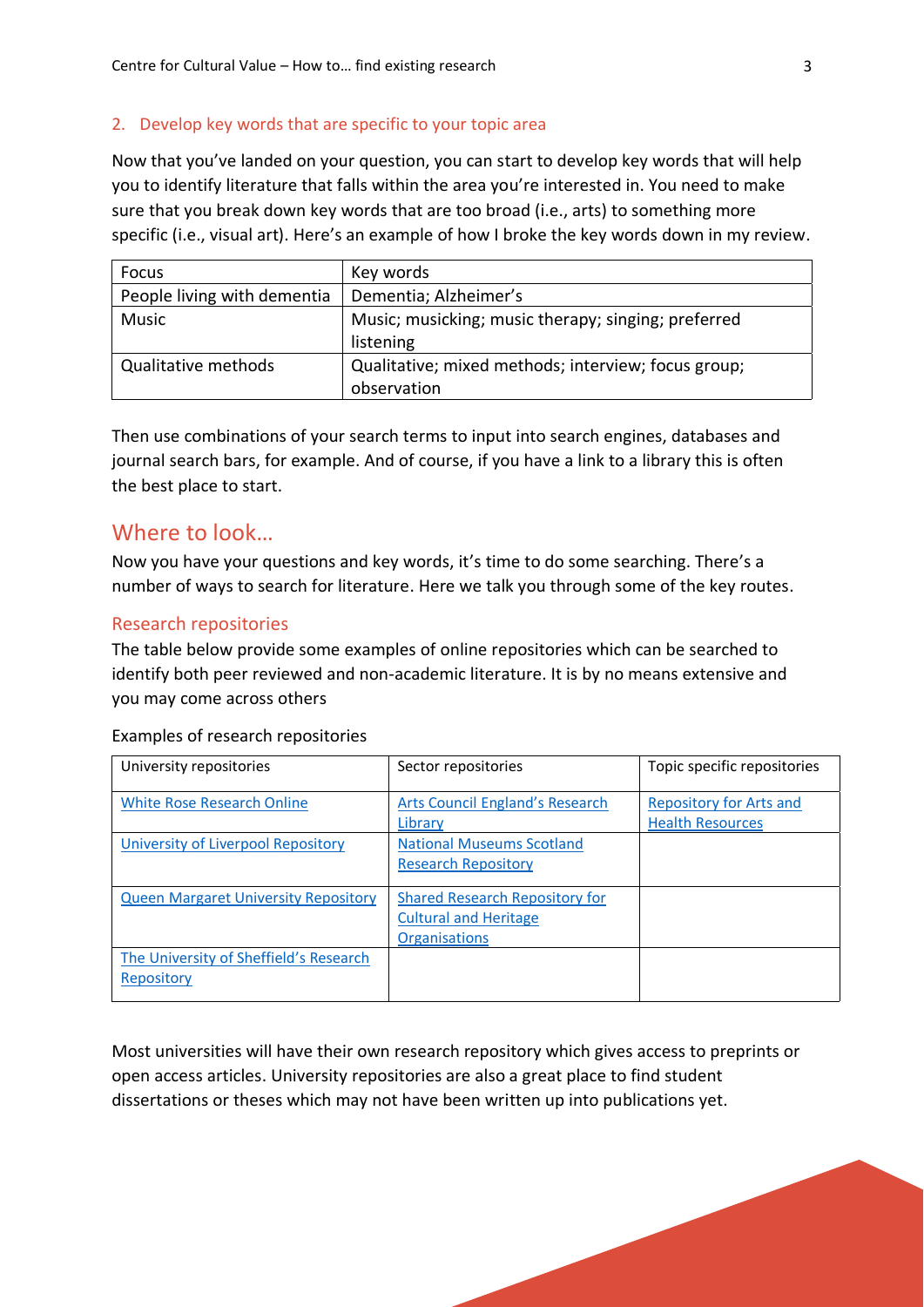There are also topic specific repositories, which bring together academic and non-academic literature within a central database. For example, I used the Repository for Arts and Health Resources to identify literature in our Culture, health and wellbeing theme is

You can also search for research through Arts Council England's research and data pages, as well as the Shared Research Repository for Cultural and Heritage Organisations.

#### Open access articles

Within each academic journal's website there will be a search function where you can search by key words for articles. You can refine the search by 'Only show open access' which will only show studies that are fully accessible for free.

For example, if you were interested in the value of music programmes for people living with dementia and searched for open access articles using [Ageing & Society,](https://www.cambridge.org/core/journals/ageing-and-society/) your search would return papers most relevant to your key words. In this case it is my PhD research findings paper.

**Please see image on following page.**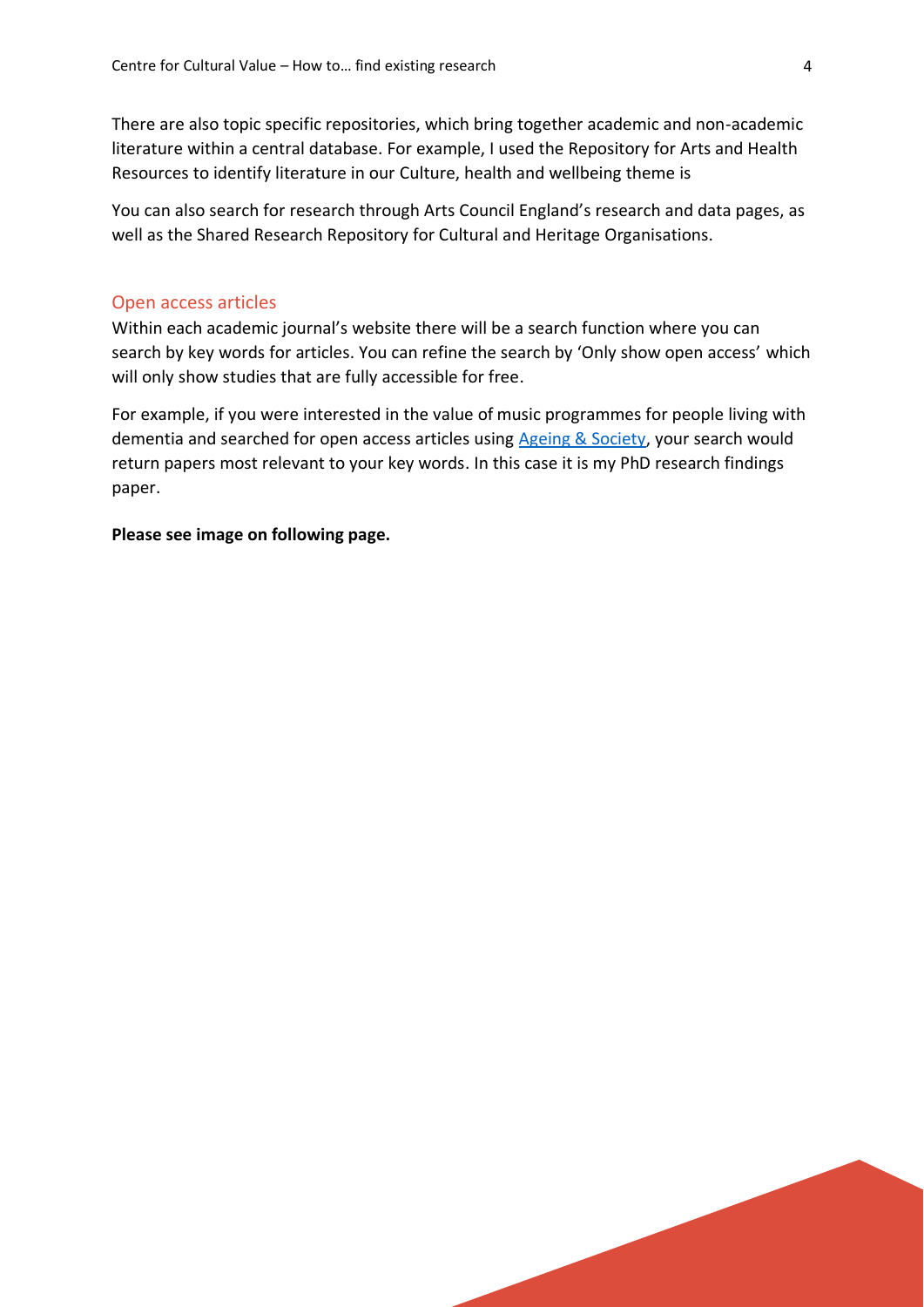

Google Scholar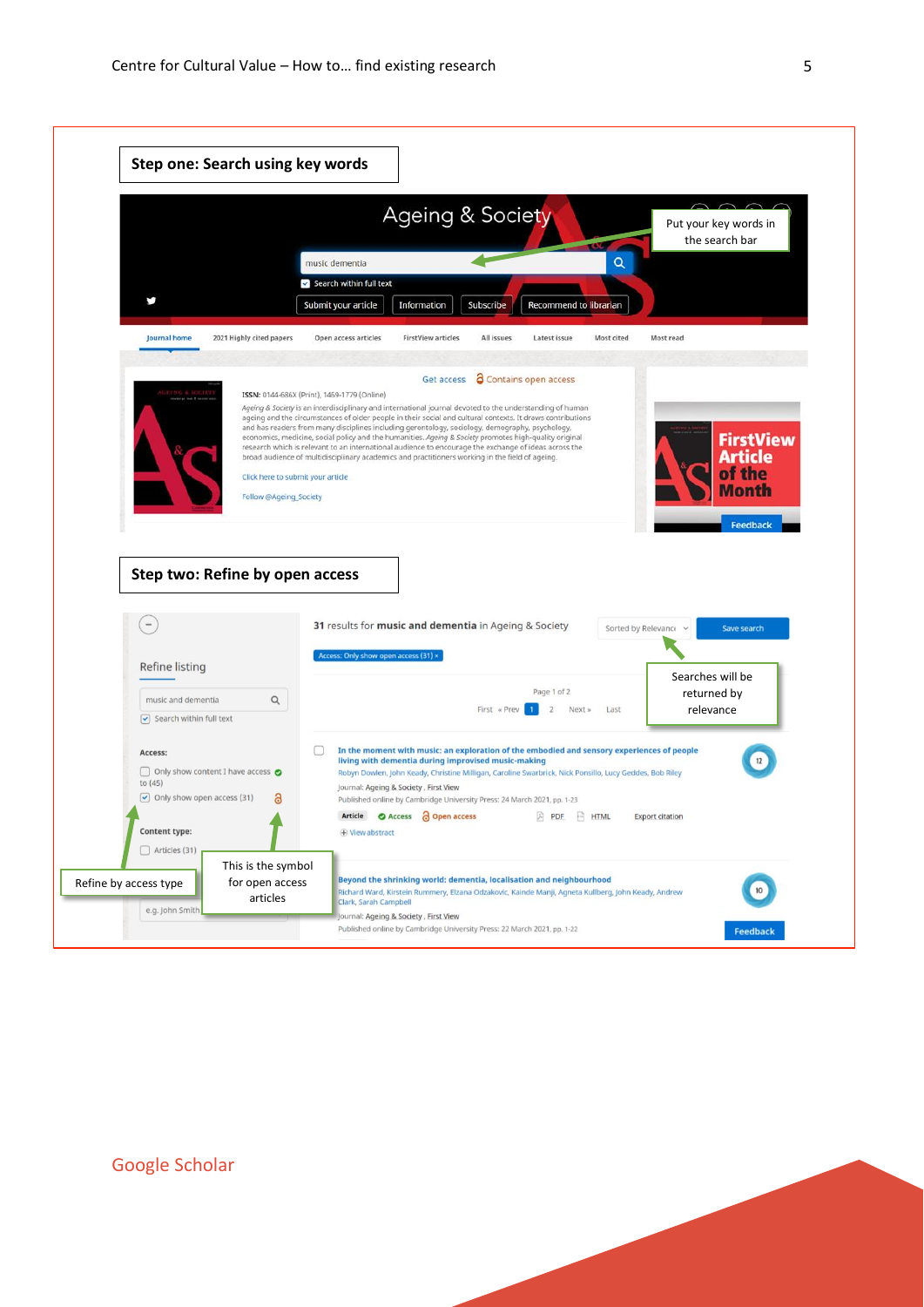[Google Scholar](https://scholar.google.com/) is a database that can be used to search for academic literature. While not everything will be open access, it is a useful place to identify preprints and open access sources. Many universities expect preprints to be uploaded by researchers to be able to ensure research is not held behind a paywall. Many of the PDFs you find will be uploaded to university repositories and linked to Google Scholar search results. Here is an example of how to find preprints using Google Scholar.

Helpful tip: You may not be able to see an article listed with an accompanying PDF, but it is always worth clicking on the 'All versions' button beneath articles as there may be an alternative access route.



Google Scholar is also useful if you want to find out about the publications of a specific researcher. Academics can create profiles which collate all their research into one place. Here's my profile as an example. If you click the 'Public Access' tab, it will take you through to all the open access resources by that author.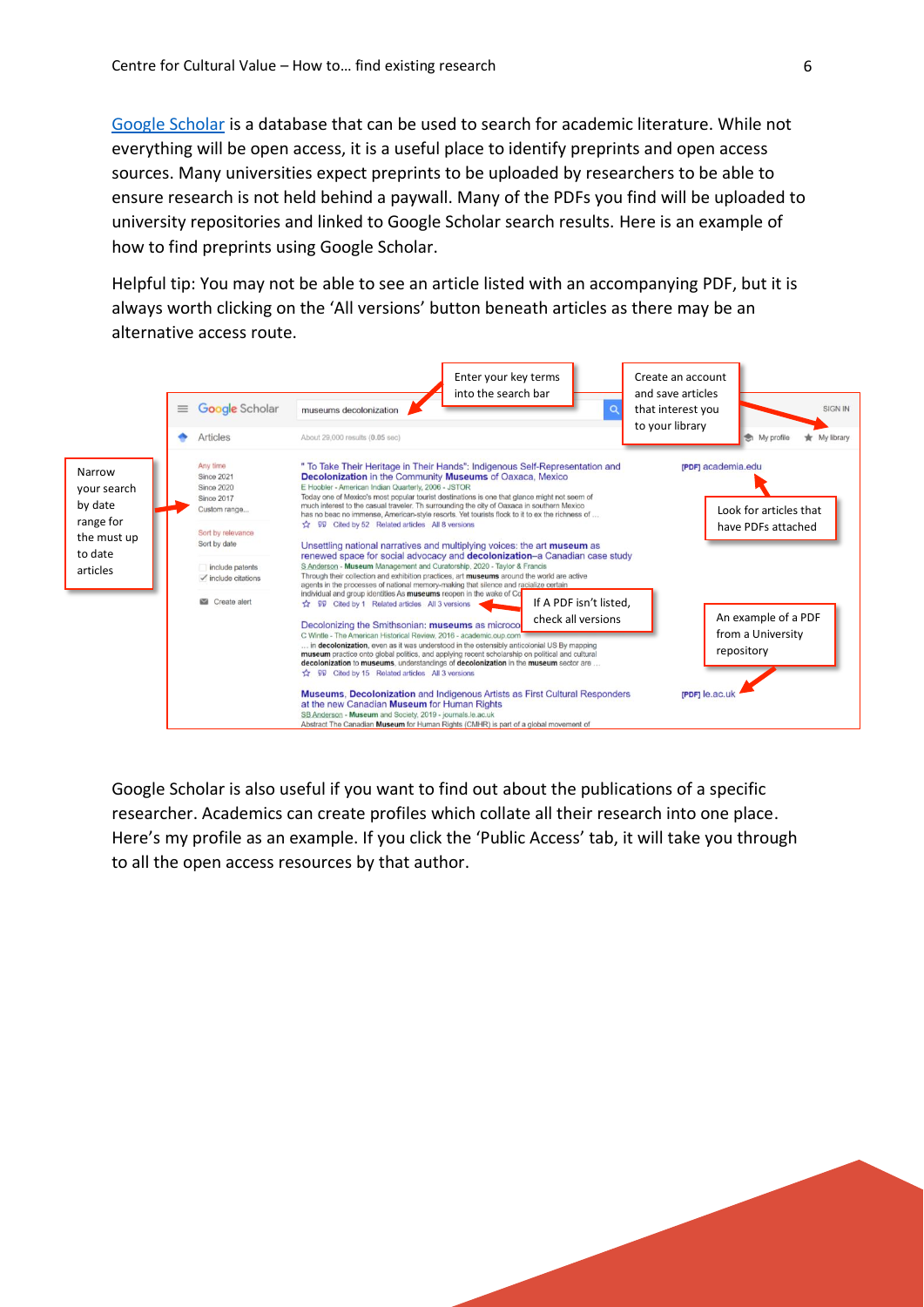|             | Robyn Dowlen ୵                                                                                                                                                                                                                                                            |                 | $\blacksquare$ FOLLOW |
|-------------|---------------------------------------------------------------------------------------------------------------------------------------------------------------------------------------------------------------------------------------------------------------------------|-----------------|-----------------------|
|             | University of Leeds<br>Verified email at leeds ac uk<br>ľo                                                                                                                                                                                                                |                 |                       |
|             | <b>PUBLIC ACCESS</b><br><b>ARTICLES</b><br><b>CITED BY</b><br><b>CO-AUTHORS</b>                                                                                                                                                                                           |                 |                       |
|             | ÷<br>ıΘ.<br><b>TITLE</b>                                                                                                                                                                                                                                                  | <b>CITED BY</b> | <b>YEAR</b>           |
|             | The personal benefits of musicking for people living with dementia: a thematic synthesis of the<br>qualitative literature<br>R Dowlen, J Keady, C Milligan, C Swarbrick, N Ponsillo, L Geddes,<br>Arts & Health 10 (3), 197-212                                           | 27              | 2018                  |
| <b>Tale</b> | A behavioural assessment of social anxiety and social motivation in fragile X, Cornelia de Lange and<br>rubinstein-taybi syndromes<br>H Crawford, J Moss, L Groves, R Dowlen, L Nelson, D Reid, C Oliver<br>Journal of autism and developmental disorders 50 (1), 127-144 | 10              | 2020                  |
|             | The'ln the Moment'Musical Experiences of People with Dementia: A Multiple-Case Study Approach<br><b>REL Dowlen</b><br>PQDT-Global                                                                                                                                         | 9               | 2019                  |
|             | Re-thinking and re-positioning 'being in the moment' within a continuum of moments: Introducing a new<br>conceptual framework for dementia studies<br>JD Keady, S Campbell, A Clark, R Dowlen, R Elvish, L Jones, J Kindell,<br>Ageing & Society, 1-22                    | 7               | 2020                  |
|             | In the moment with music: an exploration of the embodied and sensory experiences of people living<br>with dementia during improvised music-making<br>R Dowlen, J Keady, C Milligan, C Swarbrick, N Ponsillo, L Geddes,<br>Ageing & Society, 1-23                          | $\mathcal{P}$   | 2021                  |

#### Bibliographies and reference lists

Each research publication (should) have a list of sources at the end of it. This will list any citations that have been used to support the rationale of the study, as well as supporting the justification of methods etc. This is a great place to find any literature related to the research you have found. Useful citations tend to be within the introduction or literature review of an article.

#### Explore the Centre for Cultural Value's resources

The Centre for Cultural Value reviews and summarises existing research to make it more easily accessible so its insights can be understood and applied more widely. We have published a number of [research digests](https://www.culturehive.co.uk/CVIresources/culture-on-referral-research-digest/?owner=CVI) which outline what the evidence is for different topic areas and where future research has focussed. Digests are published every few months.

We also have case studies and podcast episodes which discuss approaches to evaluation and research, as well as unpicking what future research can build upon.

You may also want to explor[e CultureCase,](https://culturecase.org/) which also has accessible research summaries that support arts and cultural activities.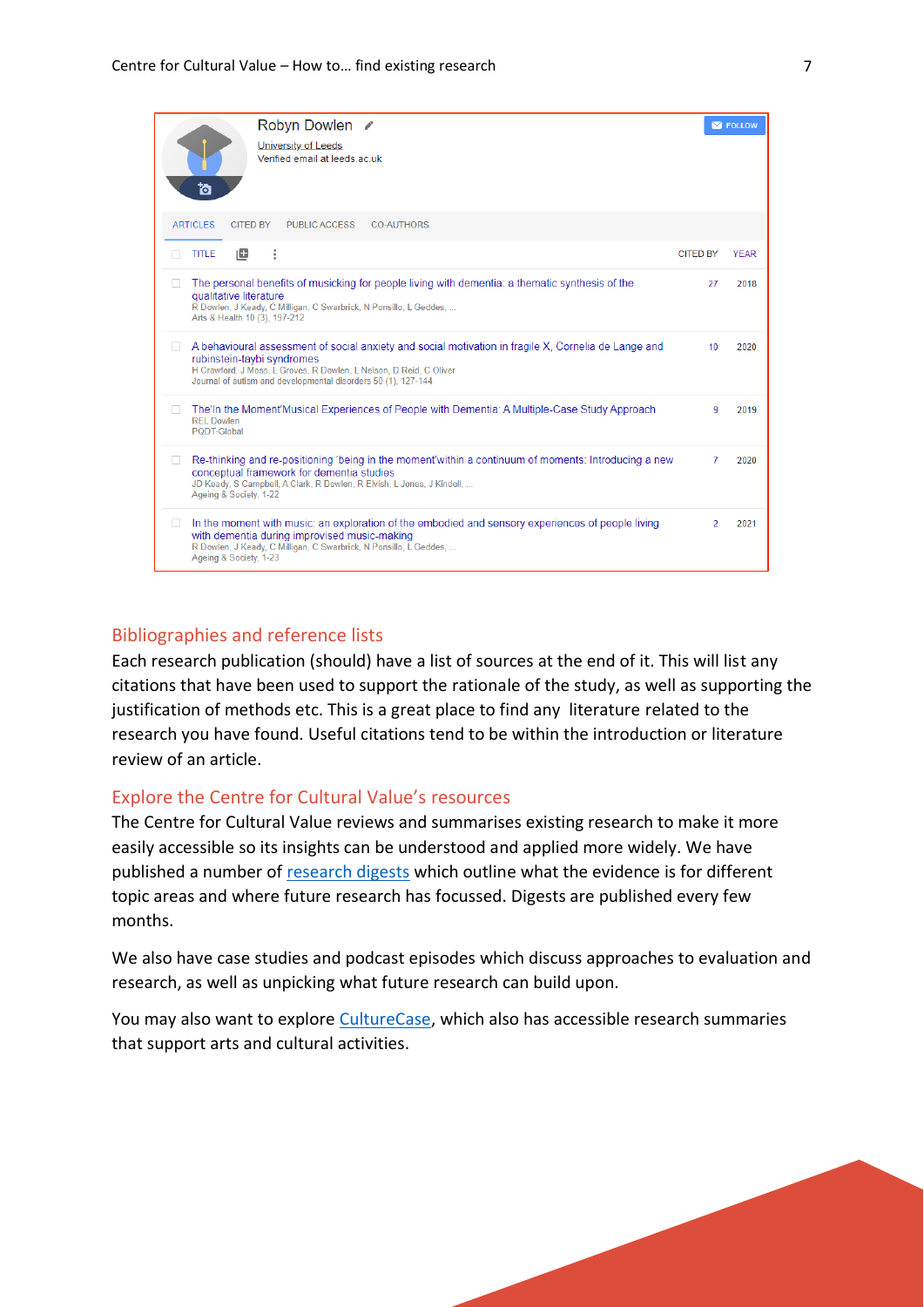#### Contact the authors

If open access searching still doesn't return the literature you are most interested in, you can contact the authors of publications directly to see if they would be happy to share the publication with you – and this might offer up an opportunity to have a conversation with them about their work. It is always worth asking as most researchers are only too happy to be contacted. I always respond to requests, it might just take me a little while to answer.

Every journal article, whether open access or not, has a corresponding author with an email address listed. So, in the case of one of my publications (see below), click 'show author details' to display an email address. In some journals you can hover over author names for the email address to be displayed. Most research repositories will also list contact details of research authors.



#### Glossary

Paywall – where access is restricted to users without library subscriptions. Typically you can pay for access to the articles.

Peer-reviewed – the process of scrutiny of an author's work by experts before academic journal articles are accepted for publication.

Preprints – an author's manuscript that is published ahead of the peer-review process; or the author's own version of the text which has been accepted for publication but not yet published.

About the author

Robyn is a Postdoctoral Research Associate at the Centre for Cultural Value where she synthesises and summarises relevant research and helps make it as accessible as possible to the cultural sector. Robyn completed her PhD in 2019 which examined 'in the moment' benefits of music-making for people living with dementia.